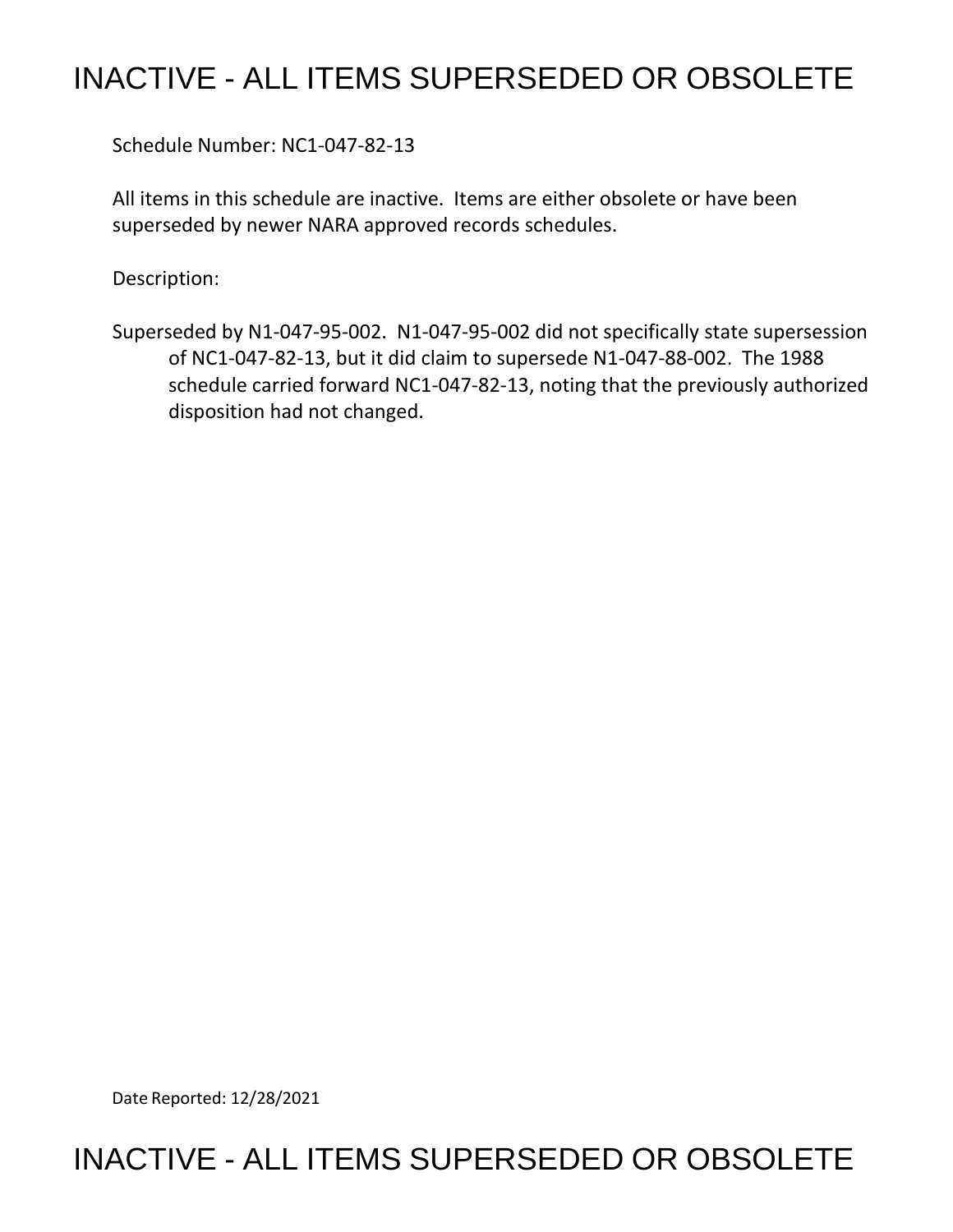|                      | REQUEST FOR RECORDS DISPOSITION AUTHORITY                                                                                                                                                                                                                                                                                                                                                                                                                                                                                                                                                                                                                    |                                                                                                                                               |                                                                 | <b>LEAVE BLANK</b>                   |  |
|----------------------|--------------------------------------------------------------------------------------------------------------------------------------------------------------------------------------------------------------------------------------------------------------------------------------------------------------------------------------------------------------------------------------------------------------------------------------------------------------------------------------------------------------------------------------------------------------------------------------------------------------------------------------------------------------|-----------------------------------------------------------------------------------------------------------------------------------------------|-----------------------------------------------------------------|--------------------------------------|--|
|                      | (See Instructions on reverse)                                                                                                                                                                                                                                                                                                                                                                                                                                                                                                                                                                                                                                |                                                                                                                                               | JOB NO                                                          |                                      |  |
|                      |                                                                                                                                                                                                                                                                                                                                                                                                                                                                                                                                                                                                                                                              |                                                                                                                                               |                                                                 |                                      |  |
|                      | TO: GENERAL SERVICES ADMINISTRATION,                                                                                                                                                                                                                                                                                                                                                                                                                                                                                                                                                                                                                         |                                                                                                                                               | $NCL - 47 - 82 - 13$                                            |                                      |  |
|                      | NATIONAL ARCHIVES AND RECORDS SERVICE, WASHINGTON, DC 20408<br>1. FROM (AGENCY OR ESTABLISHMENT)                                                                                                                                                                                                                                                                                                                                                                                                                                                                                                                                                             |                                                                                                                                               | DATE RECEIVED                                                   |                                      |  |
| HHS                  |                                                                                                                                                                                                                                                                                                                                                                                                                                                                                                                                                                                                                                                              |                                                                                                                                               | $9 - 17 - 82$                                                   |                                      |  |
| 2. MAJOR SUBDIVISION |                                                                                                                                                                                                                                                                                                                                                                                                                                                                                                                                                                                                                                                              |                                                                                                                                               |                                                                 | NOTIFICATION TO AGENCY               |  |
| <b>SSA</b>           |                                                                                                                                                                                                                                                                                                                                                                                                                                                                                                                                                                                                                                                              | In a riordance with the privile ons of $44.0$ S.C. 3303a the disposalite.<br>clest, holding amendments, is approved except for items that may |                                                                 |                                      |  |
| 3. MINOR SUBDIVISION |                                                                                                                                                                                                                                                                                                                                                                                                                                                                                                                                                                                                                                                              |                                                                                                                                               | be stomped "dispusal not epproved" or "withdrawn" in cultima 10 |                                      |  |
|                      | Office of Central Operations                                                                                                                                                                                                                                                                                                                                                                                                                                                                                                                                                                                                                                 |                                                                                                                                               |                                                                 |                                      |  |
|                      | 4. NAME OF PERSON WITH WHOM TO CONFER                                                                                                                                                                                                                                                                                                                                                                                                                                                                                                                                                                                                                        | 5. TEL. EXT.                                                                                                                                  |                                                                 |                                      |  |
|                      |                                                                                                                                                                                                                                                                                                                                                                                                                                                                                                                                                                                                                                                              |                                                                                                                                               | $1 - 22 - 84$<br>Date.                                          |                                      |  |
|                      | Ernest P. Lardieri<br>6. CERTIFICATE OF AGENCY REPRESENTATIVE                                                                                                                                                                                                                                                                                                                                                                                                                                                                                                                                                                                                | 594-5770                                                                                                                                      |                                                                 |                                      |  |
| لعا                  | that the records proposed for disposal in this Request of $1$ , page(s) are not now needed for the business of<br>this agency or will not be needed after the retention periods specified.<br>A Request for immediate disposal.<br><b>B</b> Request for disposal after a specified period of time or request for permanent<br>retention.                                                                                                                                                                                                                                                                                                                     |                                                                                                                                               |                                                                 |                                      |  |
| C. DATE              | D. SIGNATURE OF AGENCY REPRESENTATIVE                                                                                                                                                                                                                                                                                                                                                                                                                                                                                                                                                                                                                        | E. TITLE                                                                                                                                      |                                                                 |                                      |  |
|                      |                                                                                                                                                                                                                                                                                                                                                                                                                                                                                                                                                                                                                                                              |                                                                                                                                               |                                                                 |                                      |  |
| 9/13/82              |                                                                                                                                                                                                                                                                                                                                                                                                                                                                                                                                                                                                                                                              |                                                                                                                                               | Department Records Management Officer                           |                                      |  |
| 7.<br>ITEM NO.       | 8. DESCRIPTION OF ITEM<br>(With Inclusive Dates or Retention Periods)                                                                                                                                                                                                                                                                                                                                                                                                                                                                                                                                                                                        |                                                                                                                                               | 9.<br>SAMPLE OR<br><b>JOB NO</b>                                | 10.<br><b>ACTION TAKEN</b>           |  |
|                      | ‡icle II Disability Insurance (DI) Claims Case Files                                                                                                                                                                                                                                                                                                                                                                                                                                                                                                                                                                                                         |                                                                                                                                               |                                                                 | 000-6-40-2<br>Appendix D<br>Item Gal |  |
|                      | These claims contain all correspondence and other pertinent<br>material accumulated in the process of adjudication of the<br>pI claim. Claims application forms, proofs, questionnaires<br>earnings records, medical evidence and disability and non-<br>disability correspondence are filed on the right side of<br>the folder. Included on the left side of the folder are<br>Form SSA-101, Determination Award, Summary of Claim Date-<br>DIB Claim, SSA-831-U5, Disability Determination and Trans-<br>mittal, SSA-833-U5, Cessation or Continuance of Disability<br>Determination and Transmittal and equivalent documents.<br>Disability Denial Claims |                                                                                                                                               |                                                                 | $T$ tom (prod                        |  |
|                      | Transfer to the FRC after expiration of the reconsidera-<br>tion period and identification as eligible for transfer<br>by the Case Control System. Destroy when 10 years old.<br>Terminated Disability Cases<br>2.<br>Transfer to the FRC after being identified as eligible<br>for transfer by the Case Control System. Destroy when                                                                                                                                                                                                                                                                                                                        |                                                                                                                                               |                                                                 |                                      |  |
|                      | 10 years old.                                                                                                                                                                                                                                                                                                                                                                                                                                                                                                                                                                                                                                                |                                                                                                                                               |                                                                 |                                      |  |